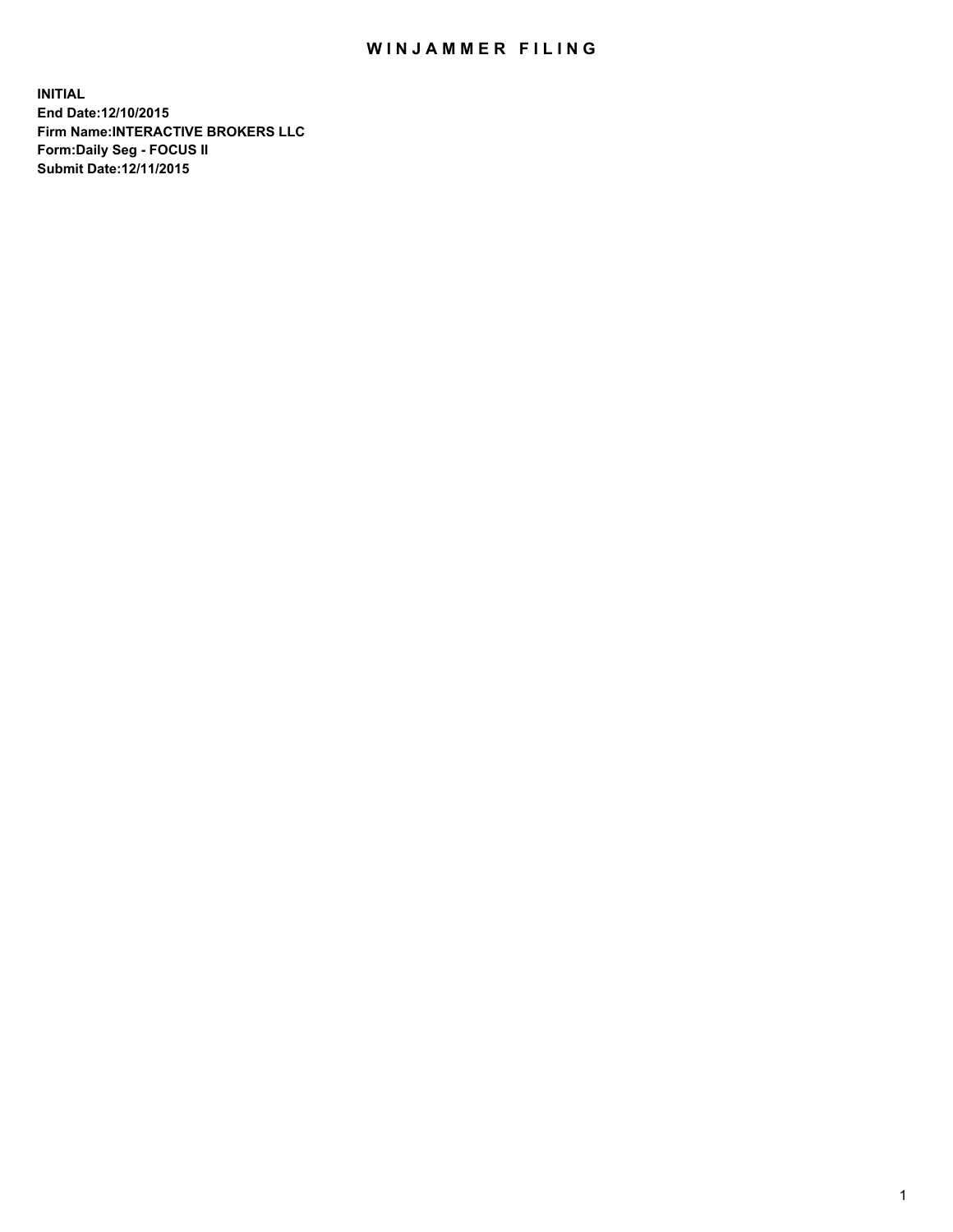## **INITIAL End Date:12/10/2015 Firm Name:INTERACTIVE BROKERS LLC Form:Daily Seg - FOCUS II Submit Date:12/11/2015 Daily Segregation - Cover Page**

| Name of Company<br><b>Contact Name</b><br><b>Contact Phone Number</b><br><b>Contact Email Address</b>                                                                                                                                                                                                                         | <b>INTERACTIVE BROKERS LLC</b><br><b>Alex Parker</b><br>203-618-7738<br>aparker@interactivebrokers.com |
|-------------------------------------------------------------------------------------------------------------------------------------------------------------------------------------------------------------------------------------------------------------------------------------------------------------------------------|--------------------------------------------------------------------------------------------------------|
| FCM's Customer Segregated Funds Residual Interest Target (choose one):<br>a. Minimum dollar amount: ; or<br>b. Minimum percentage of customer segregated funds required:% ; or<br>c. Dollar amount range between: and; or<br>d. Percentage range of customer segregated funds required between:% and%.                        | <u>0</u><br><u>155,000,000 245,000,000</u><br>00                                                       |
| FCM's Customer Secured Amount Funds Residual Interest Target (choose one):<br>a. Minimum dollar amount: ; or<br>b. Minimum percentage of customer secured funds required:% ; or<br>c. Dollar amount range between: and; or<br>d. Percentage range of customer secured funds required between: % and %.                        | $\overline{\mathbf{0}}$<br>80,000,000 120,000,000<br>00                                                |
| FCM's Cleared Swaps Customer Collateral Residual Interest Target (choose one):<br>a. Minimum dollar amount: ; or<br>b. Minimum percentage of cleared swaps customer collateral required:%; or<br>c. Dollar amount range between: and; or<br>d. Percentage range of cleared swaps customer collateral required between:% and%. | <u>0</u><br>0 <sub>0</sub><br><u>00</u>                                                                |

Attach supporting documents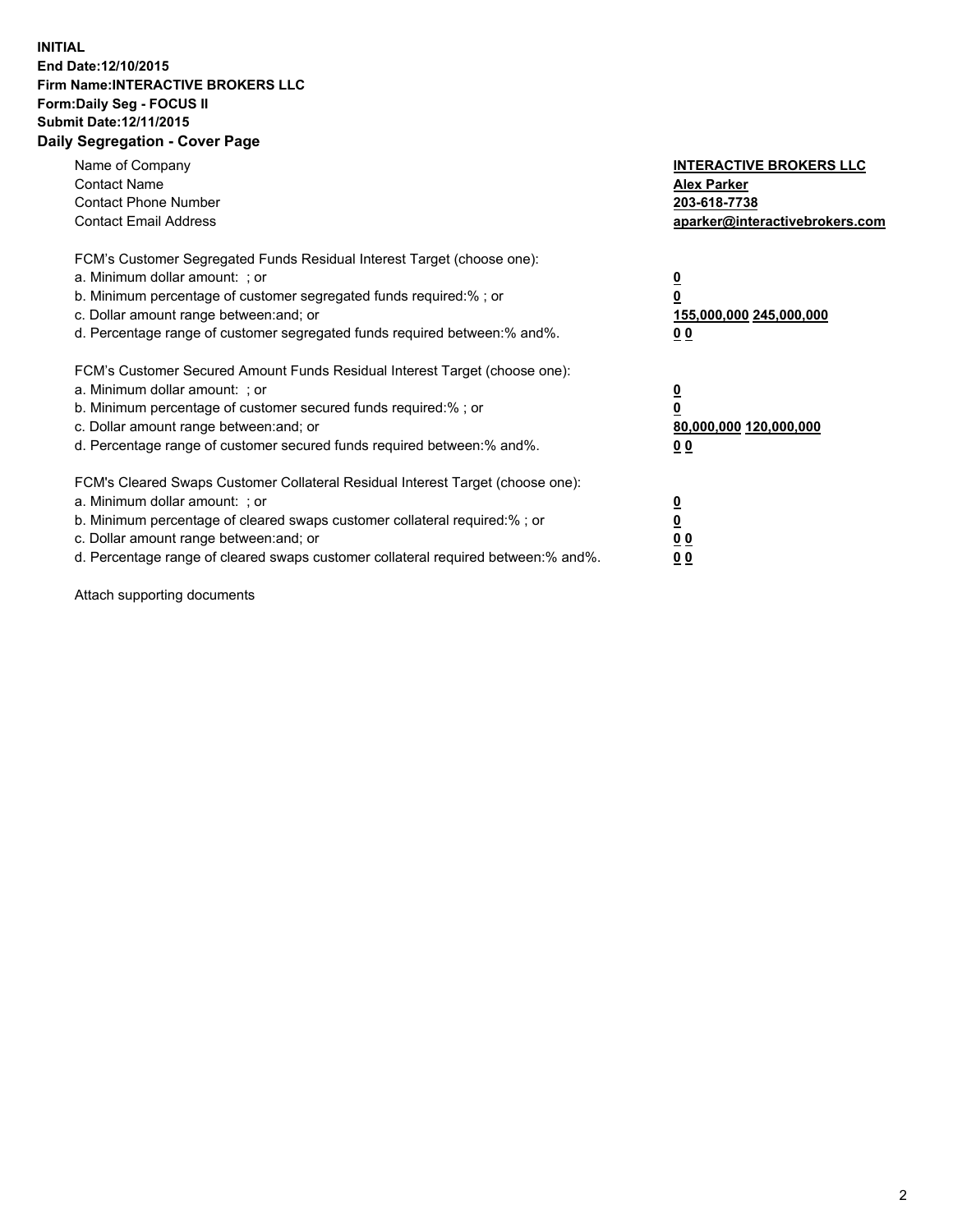## **INITIAL End Date:12/10/2015 Firm Name:INTERACTIVE BROKERS LLC Form:Daily Seg - FOCUS II Submit Date:12/11/2015 Daily Segregation - Secured Amounts**

|     | Daily Jegiegation - Jeculeu Alliounts                                                       |                                  |
|-----|---------------------------------------------------------------------------------------------|----------------------------------|
|     | Foreign Futures and Foreign Options Secured Amounts                                         |                                  |
|     | Amount required to be set aside pursuant to law, rule or regulation of a foreign            | $0$ [7305]                       |
|     | government or a rule of a self-regulatory organization authorized thereunder                |                                  |
| 1.  | Net ledger balance - Foreign Futures and Foreign Option Trading - All Customers             |                                  |
|     | A. Cash                                                                                     | 326,821,873 [7315]               |
|     | B. Securities (at market)                                                                   | $0$ [7317]                       |
| 2.  | Net unrealized profit (loss) in open futures contracts traded on a foreign board of trade   | $-3,145,736$ [7325]              |
| 3.  | Exchange traded options                                                                     |                                  |
|     | a. Market value of open option contracts purchased on a foreign board of trade              |                                  |
|     | b. Market value of open contracts granted (sold) on a foreign board of trade                | 21,190 [7335]                    |
|     |                                                                                             | -55,899 [7337]                   |
| 4.  | Net equity (deficit) (add lines 1. 2. and 3.)                                               | 323,641,428 [7345]               |
| 5.  | Account liquidating to a deficit and account with a debit balances - gross amount           | 174,380 [7351]                   |
|     | Less: amount offset by customer owned securities                                            | 0 [7352] 174,380 [7354]          |
| 6.  | Amount required to be set aside as the secured amount - Net Liquidating Equity              | 323,815,808 [7355]               |
|     | Method (add lines 4 and 5)                                                                  |                                  |
| 7.  | Greater of amount required to be set aside pursuant to foreign jurisdiction (above) or line | 323,815,808 [7360]               |
|     | 6.                                                                                          |                                  |
|     | FUNDS DEPOSITED IN SEPARATE REGULATION 30.7 ACCOUNTS                                        |                                  |
| 1.  | Cash in banks                                                                               |                                  |
|     | A. Banks located in the United States                                                       | 30 <sup>[7500]</sup>             |
|     | B. Other banks qualified under Regulation 30.7                                              | 0 [7520] 30 [7530]               |
| 2.  | Securities                                                                                  |                                  |
|     | A. In safekeeping with banks located in the United States                                   | 352,541,052 [7540]               |
|     | B. In safekeeping with other banks qualified under Regulation 30.7                          | 0 [7560] 352,541,052 [7570]      |
| 3.  | Equities with registered futures commission merchants                                       |                                  |
|     | A. Cash                                                                                     | $0$ [7580]                       |
|     | <b>B.</b> Securities                                                                        | $0$ [7590]                       |
|     | C. Unrealized gain (loss) on open futures contracts                                         | $0$ [7600]                       |
|     | D. Value of long option contracts                                                           | $0$ [7610]                       |
|     | E. Value of short option contracts                                                          | 0 [7615] 0 [7620]                |
| 4.  | Amounts held by clearing organizations of foreign boards of trade                           |                                  |
|     | A. Cash                                                                                     | $0$ [7640]                       |
|     | <b>B.</b> Securities                                                                        | $0$ [7650]                       |
|     | C. Amount due to (from) clearing organization - daily variation                             | $0$ [7660]                       |
|     | D. Value of long option contracts                                                           | $0$ [7670]                       |
|     | E. Value of short option contracts                                                          | 0 [7675] 0 [7680]                |
| 5.  | Amounts held by members of foreign boards of trade                                          |                                  |
|     | A. Cash                                                                                     | 91,931,979 [7700]                |
|     | <b>B.</b> Securities                                                                        | $0$ [7710]                       |
|     | C. Unrealized gain (loss) on open futures contracts                                         | 2,872,974 [7720]                 |
|     | D. Value of long option contracts                                                           | 21,197 [7730]                    |
|     | E. Value of short option contracts                                                          | -55,899 [7735] 94,770,251 [7740] |
| 6.  | Amounts with other depositories designated by a foreign board of trade                      |                                  |
|     |                                                                                             | 0 [7760]                         |
| 7.  | Segregated funds on hand                                                                    | $0$ [7765]                       |
| 8.  | Total funds in separate section 30.7 accounts                                               | 447,311,333 [7770]               |
| 9.  | Excess (deficiency) Set Aside for Secured Amount (subtract line 7 Secured Statement         | 123,495,525 [7380]               |
|     | Page 1 from Line 8)                                                                         |                                  |
| 10. | Management Target Amount for Excess funds in separate section 30.7 accounts                 | 80,000,000 [7780]                |
| 11. | Excess (deficiency) funds in separate 30.7 accounts over (under) Management Target          | 43,495,525 [7785]                |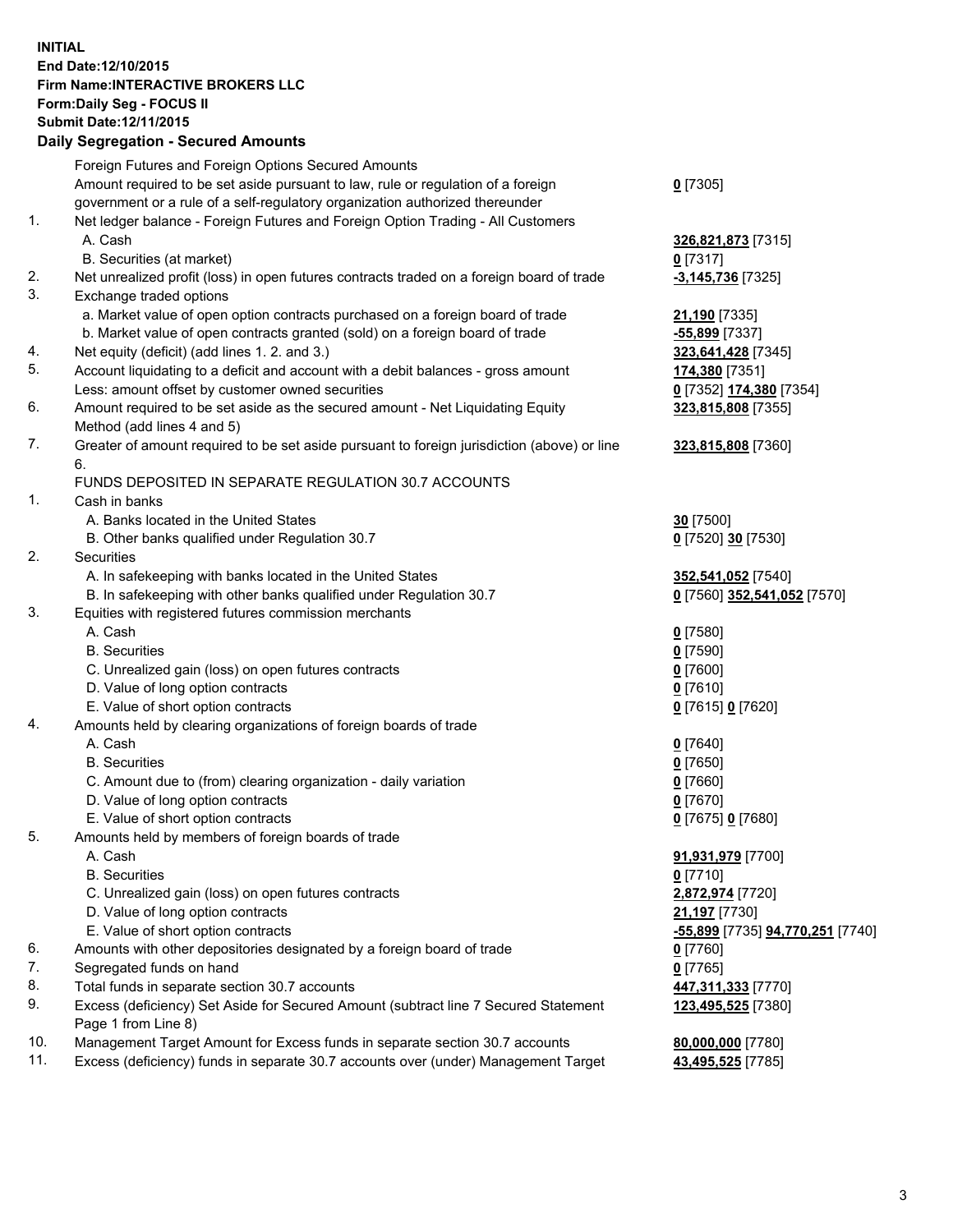**INITIAL End Date:12/10/2015 Firm Name:INTERACTIVE BROKERS LLC Form:Daily Seg - FOCUS II Submit Date:12/11/2015 Daily Segregation - Segregation Statement** SEGREGATION REQUIREMENTS(Section 4d(2) of the CEAct) 1. Net ledger balance A. Cash **2,670,557,381** [7010] B. Securities (at market) **0** [7020] 2. Net unrealized profit (loss) in open futures contracts traded on a contract market **-38,194,286** [7030] 3. Exchange traded options A. Add market value of open option contracts purchased on a contract market **71,147,997** [7032] B. Deduct market value of open option contracts granted (sold) on a contract market **-155,623,862** [7033] 4. Net equity (deficit) (add lines 1, 2 and 3) **2,547,887,230** [7040] 5. Accounts liquidating to a deficit and accounts with debit balances - gross amount **199,598** [7045] Less: amount offset by customer securities **0** [7047] **199,598** [7050] 6. Amount required to be segregated (add lines 4 and 5) **2,548,086,828** [7060] FUNDS IN SEGREGATED ACCOUNTS 7. Deposited in segregated funds bank accounts A. Cash **276,341,584** [7070] B. Securities representing investments of customers' funds (at market) **1,394,418,510** [7080] C. Securities held for particular customers or option customers in lieu of cash (at market) **0** [7090] 8. Margins on deposit with derivatives clearing organizations of contract markets A. Cash **24,923,100** [7100] B. Securities representing investments of customers' funds (at market) **1,130,740,807** [7110] C. Securities held for particular customers or option customers in lieu of cash (at market) **0** [7120] 9. Net settlement from (to) derivatives clearing organizations of contract markets **4,979,681** [7130] 10. Exchange traded options A. Value of open long option contracts **71,074,236** [7132] B. Value of open short option contracts **-155,550,127** [7133] 11. Net equities with other FCMs A. Net liquidating equity **0** [7140] B. Securities representing investments of customers' funds (at market) **0** [7160] C. Securities held for particular customers or option customers in lieu of cash (at market) **0** [7170] 12. Segregated funds on hand **0** [7150] 13. Total amount in segregation (add lines 7 through 12) **2,746,927,791** [7180] 14. Excess (deficiency) funds in segregation (subtract line 6 from line 13) **198,840,963** [7190] 15. Management Target Amount for Excess funds in segregation **155,000,000** [7194] **43,840,963** [7198]

16. Excess (deficiency) funds in segregation over (under) Management Target Amount Excess